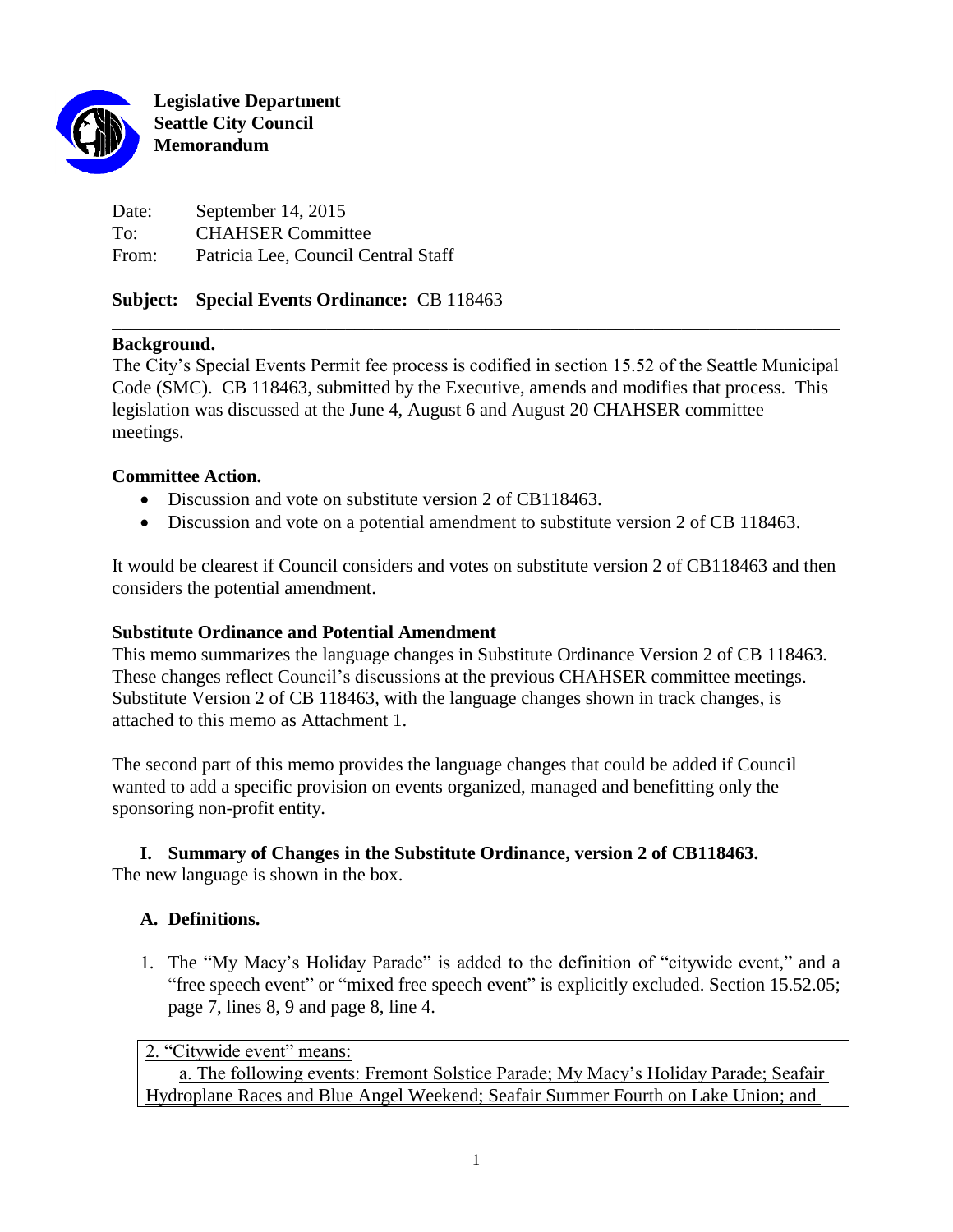| Seafair Torchlight Parade; and                                                    |
|-----------------------------------------------------------------------------------|
| b. An event that has one or more of the following characteristics:                |
| i. The event can be viewed by the public outside of the immediate event           |
| footprint or boundaries;                                                          |
| ii. The event is expected to draw a significant citywide and/or regional          |
| crowd;                                                                            |
| iii. The estimated amount of total police officer hours to be assigned to the     |
| event is anticipated to exceed 300 hours;                                         |
| iv. The event is a recurring event held in Seattle for at least 15 of the last 20 |
| years;                                                                            |
| v. The event is a celebration of a local, regional, or Federal holiday;           |
| vi. The event is a celebratory parade or event for a local team winning a         |
| major national competition; or                                                    |
| vii. The event would not typically be defined as an athletic event,               |
| commercial event, free speech event, or mixed free speech event.                  |
|                                                                                   |

### **B. Powers of the Special Events Committee, adds a requirement that the committee meet with stakeholders to review impacts. Section 15.52.030, page 14, lines 16 – 21.**

L. To convene meetings in March 2017 and March 2020 with a diverse group of event organizers and stakeholders to review the impacts to special events from this Chapter 15.52 and process improvements. The committee will invite all event organizers who held an event in Seattle in the previous year. Participants must include at least one organizer representing each special event type as defined in Section 15.02.005, and other related neighborhood and business organizations, government agencies and stakeholders; and

# **C. Fees**

1. Alcohol area fee reduced for additional areas. Section 15.52.070.B (4) page 25, lines 12, 14, 15.

> 4. Alcohol Area Fee. For events that will include alcohol sales to the general public or event attendees as permitted by the Washington Liquor and Cannabis Board, a \$200 fee per alcohol service area applies to those alcohol areas in a park, other City-owned property, excluding the Seattle Center area, or public place. The fee is \$200 for the first alcohol area and \$100 for each additional alcohol area.

2. Police Department fee, Section 15. 52.070 (C) pages 26 lines 10 – 13. Removes phase in language which is addressed later in Section 15.52.070 (J).

C. Police Department Fee. For athletic events and commercial events, the police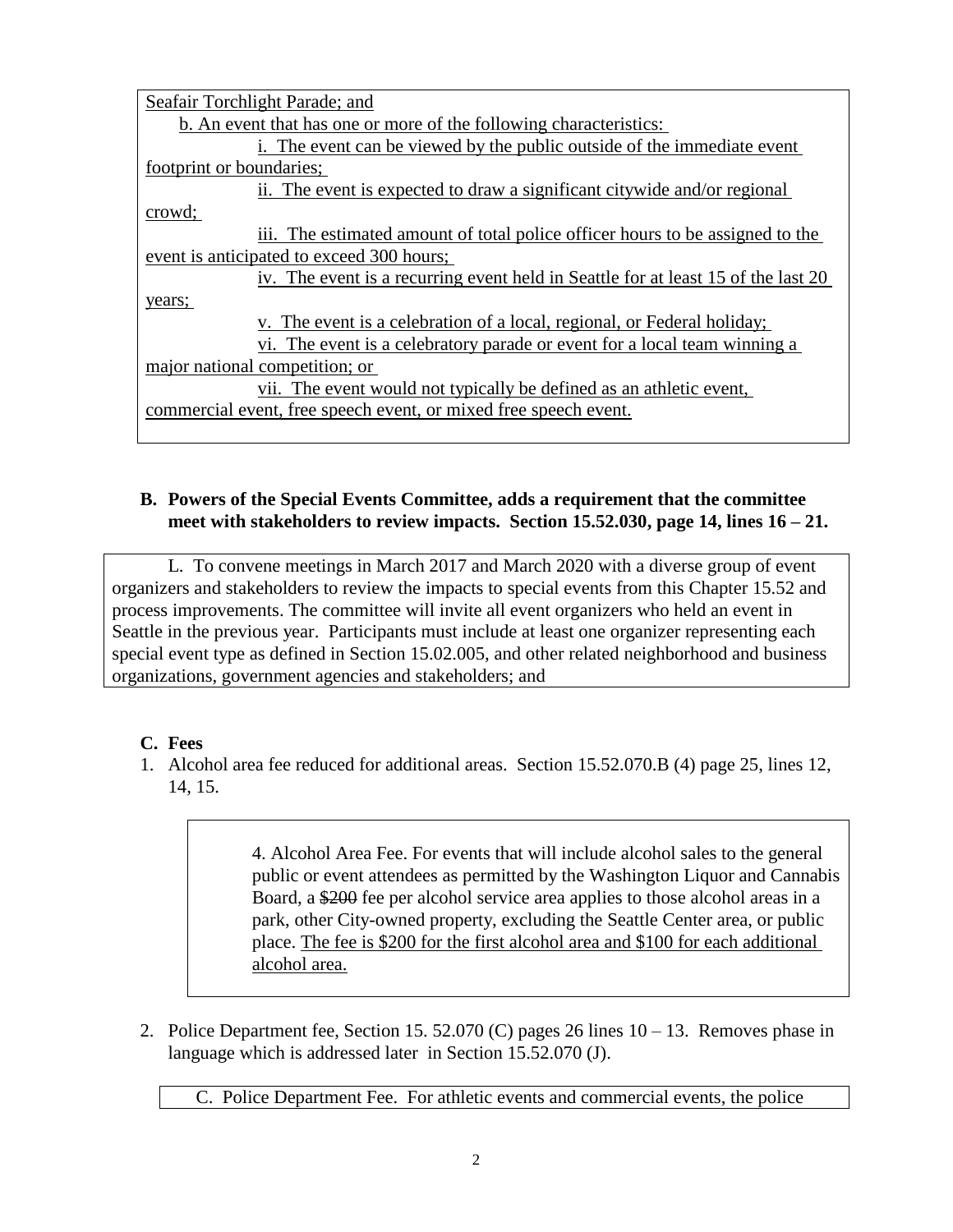department fee applies and is calculated by multiplying the number of officers required to safely manage vehicle or waterway traffic and a reasonable number of officers within the event footprint to ensure safety and security by the number of hours per officer by a rate of \$67 per officer per hour as calculated in Exhibit B for 15.52.070. The number of hours per officer are rounded up to the nearest half hour. A two hour minimum per officer applies. Any officers paid for by the organizer through agreements with Parks, the Seattle Center, or other agreements with the Seattle Police Department, are separate and not included as part of this fee. .For 2016 events, if the same event took place in 2015, the police department fee is discounted by 50 percent. For other 2016 events, the full police department fee applies. For 2017 and later, the full police department fee applies to allapplicable events. Police department fees shall not be charged for community events, parade events, free speech events, or mixed free speech events as defined in Section 15.52.005.

3. Fee Adjustments. Caps the amount of fee adjustment. Section 15.52.070 (G)) page 28 lines  $1 - 6$ .

G. Fee Adjustments. The hourly rates described in subsections 1 and 2 of subsection 15.52.070.B shall be revised by the Special Events Committee annually based on changes in the purchasing power of the dollar during the preceding year shown by the Consumer Price Index for Urban Wage Earners and Clerical Workers for Seattle-Tacoma-Bremerton, WA, First Six Months, published in or about August of each year by the U.S. Department of Labor Bureau of Labor Statistics. The first adjustment shall apply in 2018. Adjustments shall use 2017 as the base year but fee components shall not increase by more than ten percent from one year to the next. The Special Events Committee may determine whether to adjust the application fee, vendor fee, alcohol area fee, or police department fee, but it may only do so once per year in conjunction with the administrative fee adjustment and shall not increase these fees by more than ten percent from one year to the next. Without including any phase-in discount, when the police department fee is established for an event for the first time, if an event is a repeat event taking place in the same general time, place, and manner as it did in the previous year, and no documented issues during previous years' events would demand the need for additional officer support, the police department fee for an event shall not increase by more than ten percent from the previous year.

4. Phase-In Discount. Provides a phase in for all 2016 events with a fee increase. Section 15.52.070 (J); page 29, lines 13-20.

J. Phase-In Discount. If a 2016 event will be conducted in the same general time, place and manner as the 2015 event but would realize a total special events fee increase from 2015 to 2016 if calculated in full as a result of these fee increases, then the total 2016 special events fee, comprised of the administrative fee and police department fee (if applicable), shall be discounted. The discounted special events fee for 2016 shall be equal to: the event's 2015 special events fee plus fifty percent of the total special events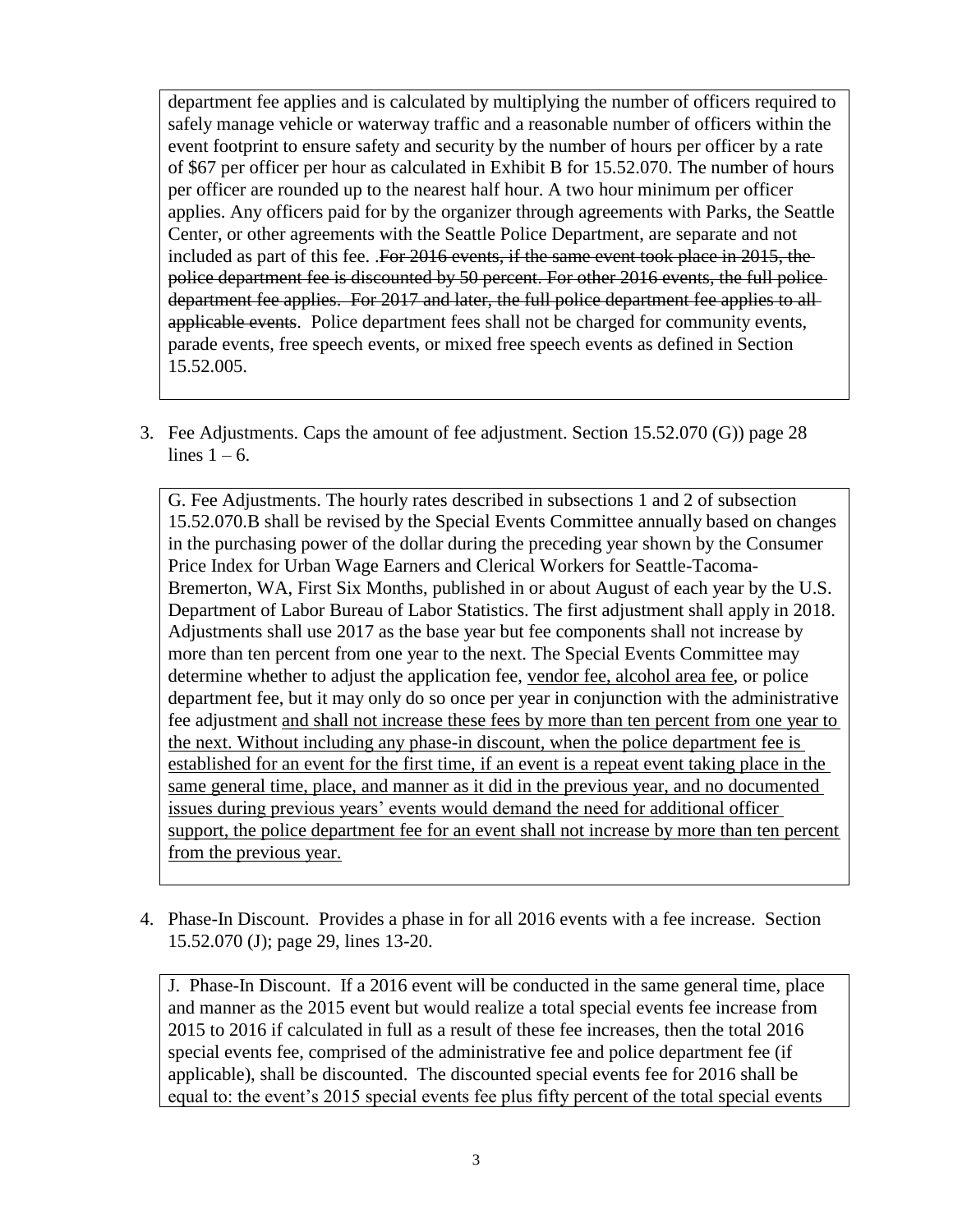fee increase from 2015 to 2016. The phase-in discount applies to all special event types except citywide events. The discount applies to 2016 events only. For 2017 and later, the full special events fee applies to all events.

D. **Audit requested**. An audit of Seattle Police Department's process of determining staffing for special events is requested. Section 15.52.100; page 31 lines 9-17.

The City Council requests the Seattle City Auditor to audit the Seattle Police Department's process for staffing special events. This audit should include the planning, authorization, staffing levels, attendance, and payment of officers for permitted special events under Chapter 15.52. The City Council requests that the first audit take place in the first quarter of 2016 and cover special events staffing for 2010 through 2015, with subsequent annual audits to take place in the first quarter of each year and cover special events staffing for the previous year.

# **II. Changes That Would Add a Specific Non-Profit Category.**

# **A. WHEREAS Section.**

The following WHEREAS is added, after the current 3rd WHEREAS, recognizing the benefit of non-profit fundraising events.

WHEREAS, the City recognizes the role special events play as effective, creative fundraising tools for local non-profit organizations that significantly benefit Seattle communities; and

### **B. Definitions**

1. A definition of "pure non-profit organizer" is added, Section 15.52.005; page 4, line 11.

"Pure non-profit organizer" means a local non-profit organization based in the City of Seattle that provides a community benefit to Seattle inhabitants, businesses, or organizations.

2. A definition of "Pure non-profit event" is added Section 15.52.05; page 10, line 19.

"Pure non-profit event" means an event with all of the following characteristics: a. The event is to raise or solicit funds for the benefit of a pure non-profit